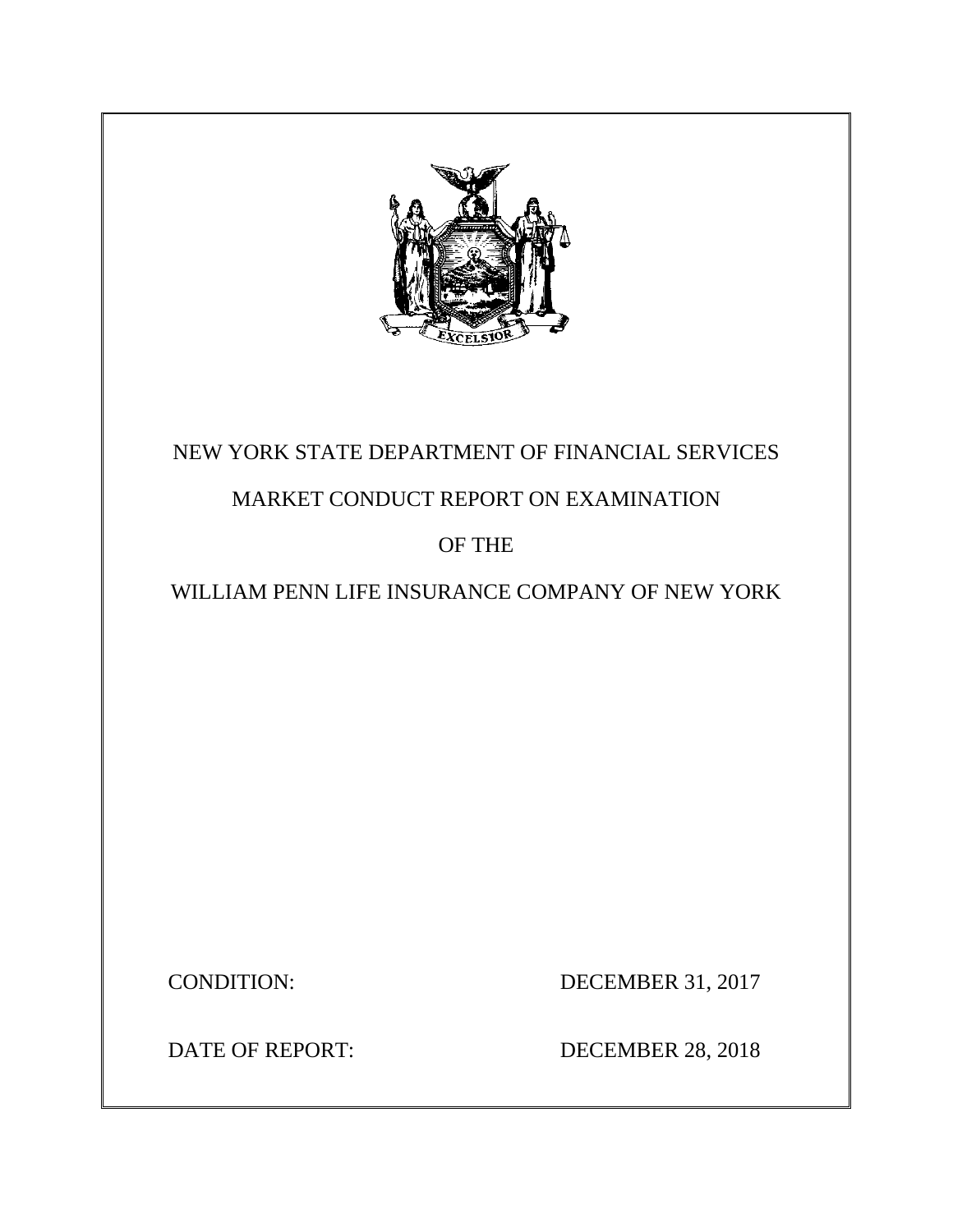## NEW YORK STATE DEPARTMENT OF FINANCIAL SERVICES

## MARKET CONDUCT REPORT ON EXAMINATION

OF THE

### WILLIAM PENN LIFE INSURANCE COMPANY OF NEW YORK

## AS OF

DCEEMBER 31, 2017

DATE OF REPORT: DECEMBER 28, 2018

EXAMINER: TARN KHERA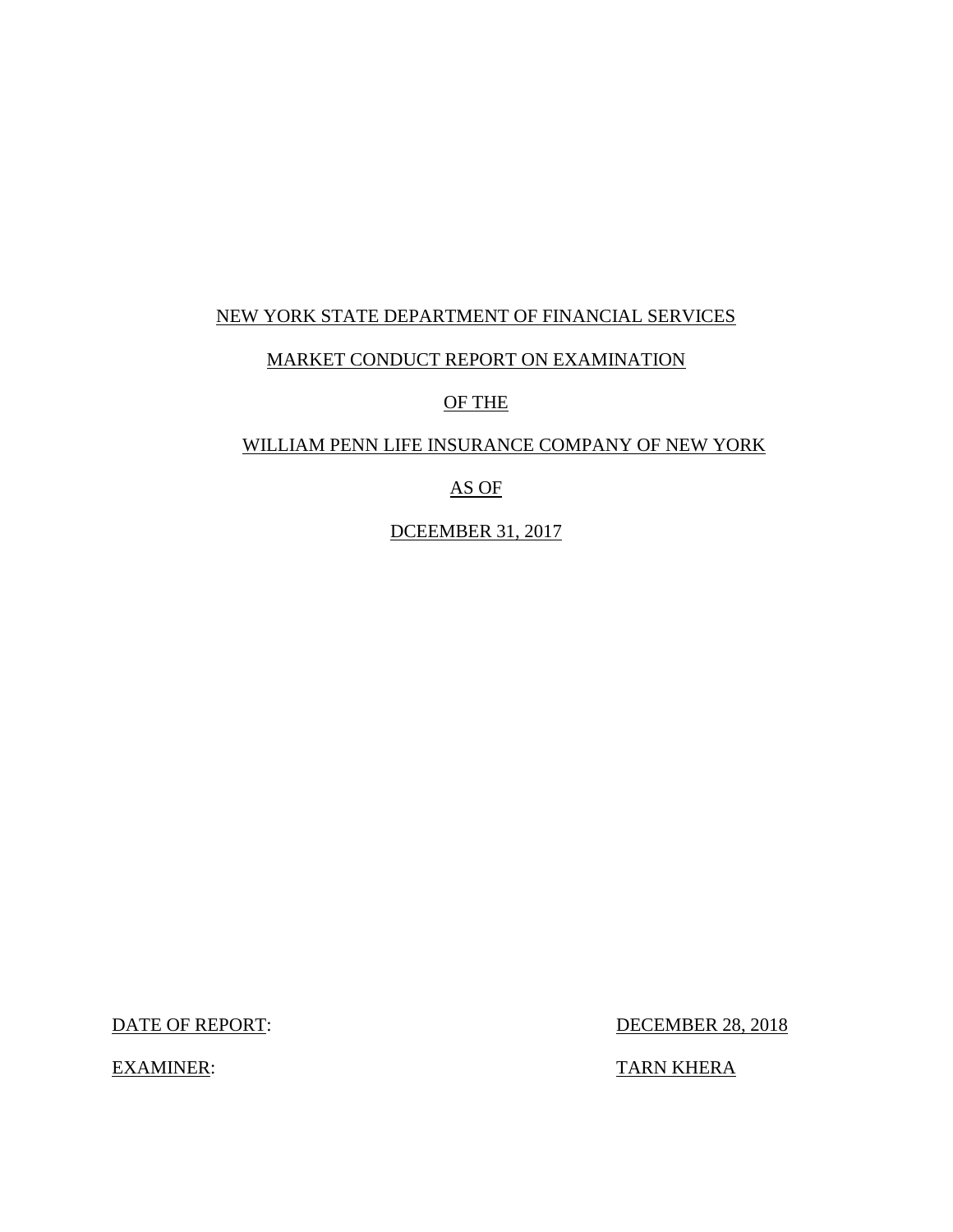## TABLE OF CONTENTS

| ITEM |                                     | PAGE NO. |
|------|-------------------------------------|----------|
| 1.   | Scope of examination                | 2        |
| 2.   | <b>Description of Company</b>       | 3        |
|      | A. History                          | 3        |
|      | B. Territory and plan of operations | 3        |
| 3.   | Market conduct activities           | 5        |
|      | A. Advertising and sales activities | 5        |
|      | B. Underwriting and policy forms    | 5        |
|      | C. Treatment of policyholders       | 5        |
|      |                                     |          |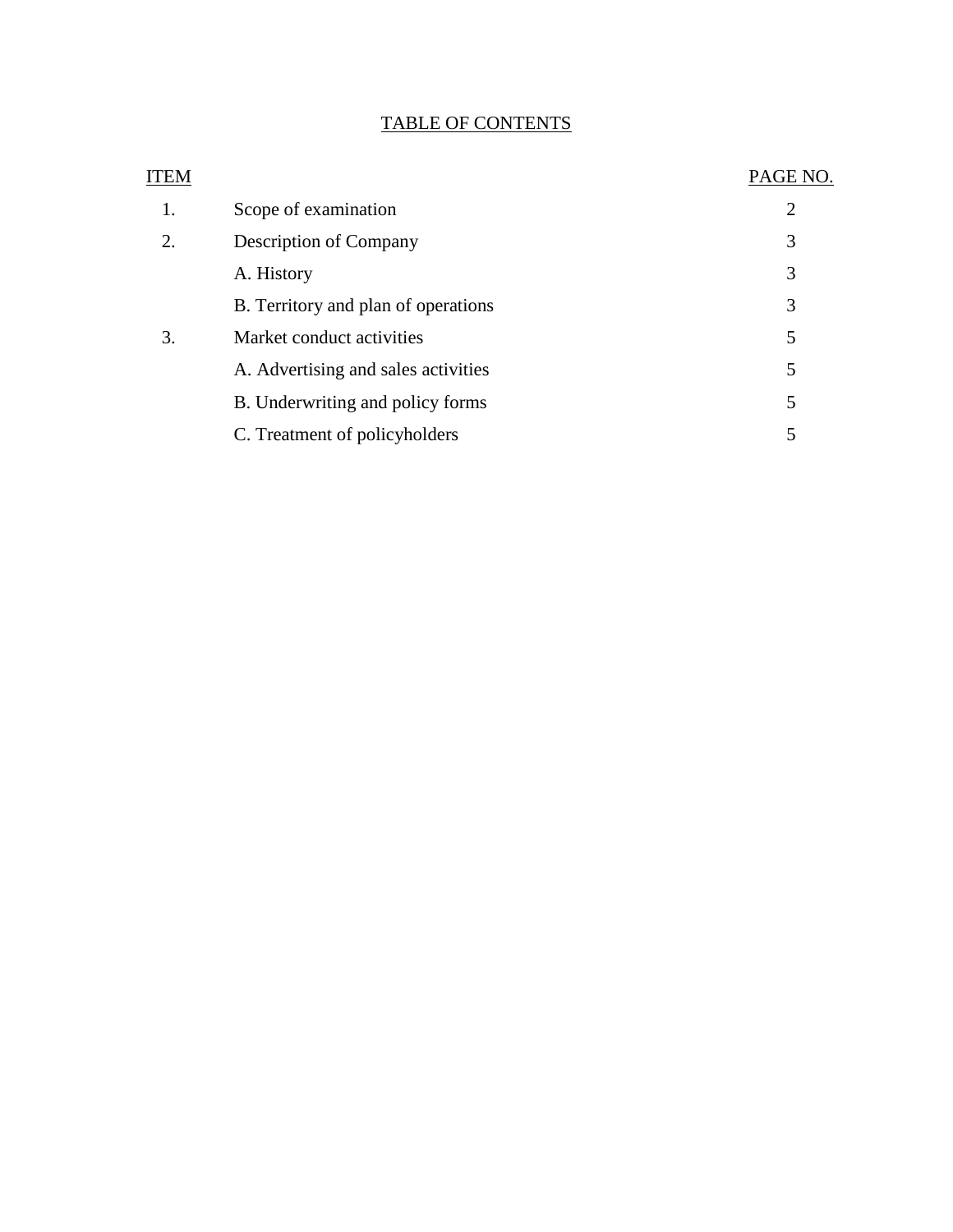

## NEW YORK STATE DEPARTMENT<sub>of</sub> FINANCIAL SERVICES

Andrew M. Cuomo Governor

Linda A. Lacewell Superintendent

July 10, 2019

The Honorable Linda A. Lacewell Superintendent of Financial Services New York, New York 10004

Madam:

In accordance with instructions contained in Appointment No. 31775, dated May 31, 2018, and annexed hereto, an examination has been made into the condition and affairs of the William Penn Life Insurance Company of New York, hereinafter referred to as "the Company," at its home office is located at 70 East Sunrise Highway, Suite 500, Valley Stream, NY 11581.

Wherever "Department" appears in this report, it refers to the New York State Department of Financial Services.

The report indicating the results of this examination is respectfully submitted.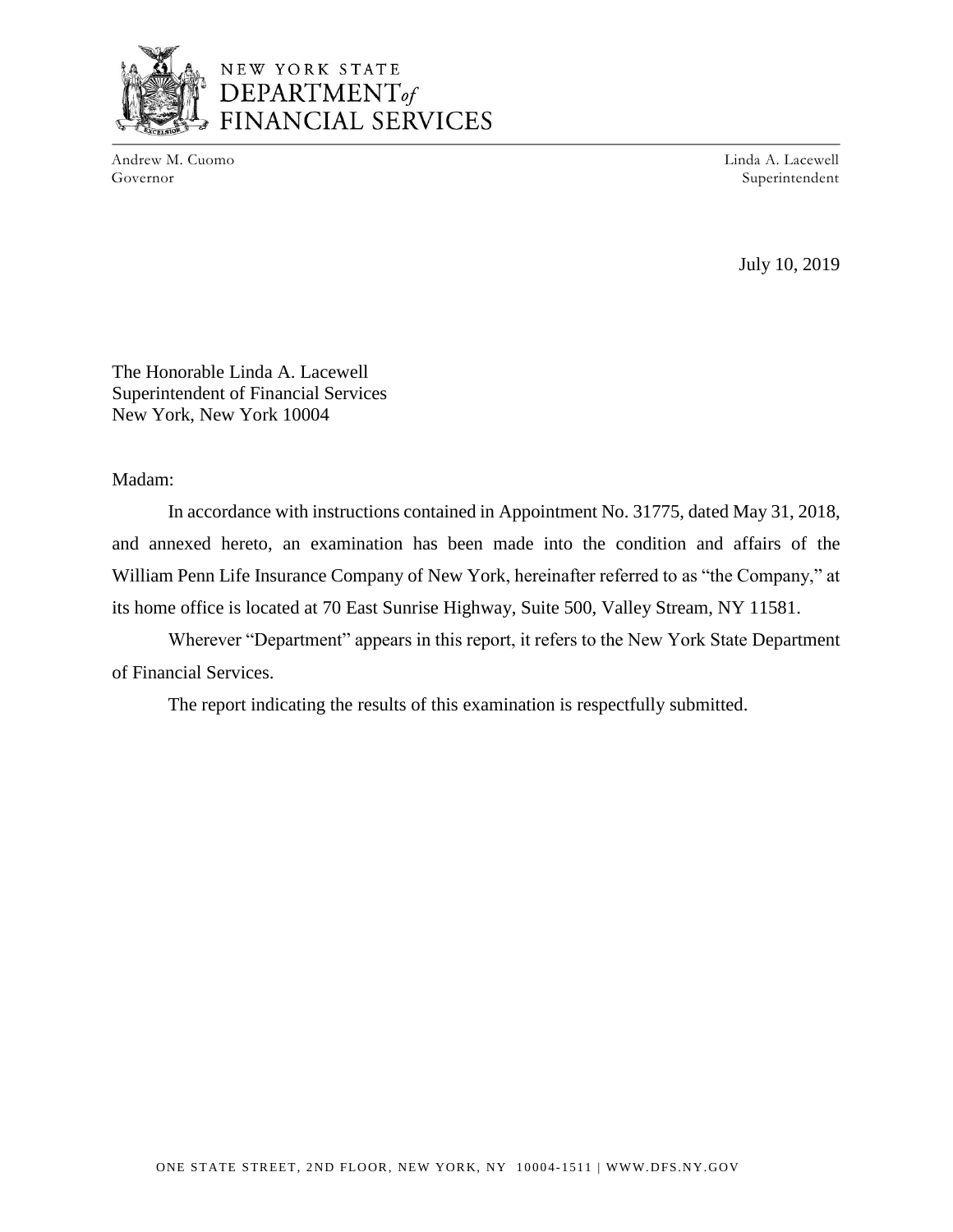#### 1. SCOPE OF EXAMINATION

The examination covers the five-year period from January 1, 2013, to December 31, 2017. As necessary, the examiner reviewed matters occurring subsequent to December 31, 2017, but prior to the date of this report (i.e., the completion date of the examination).

The examination comprised a review of market conduct activities and utilized the National Association of Insurance Commissioners' *Market Regulations Handbook* or such other examination procedures, as deemed appropriate, in such review.

The examiner reviewed the prior report on examination which did not contain any market conduct violations, recommendations, or comments.

This report on examination is confined to financial statements and comments on those matters which involve departure from laws, regulations or rules, or which require explanation or description.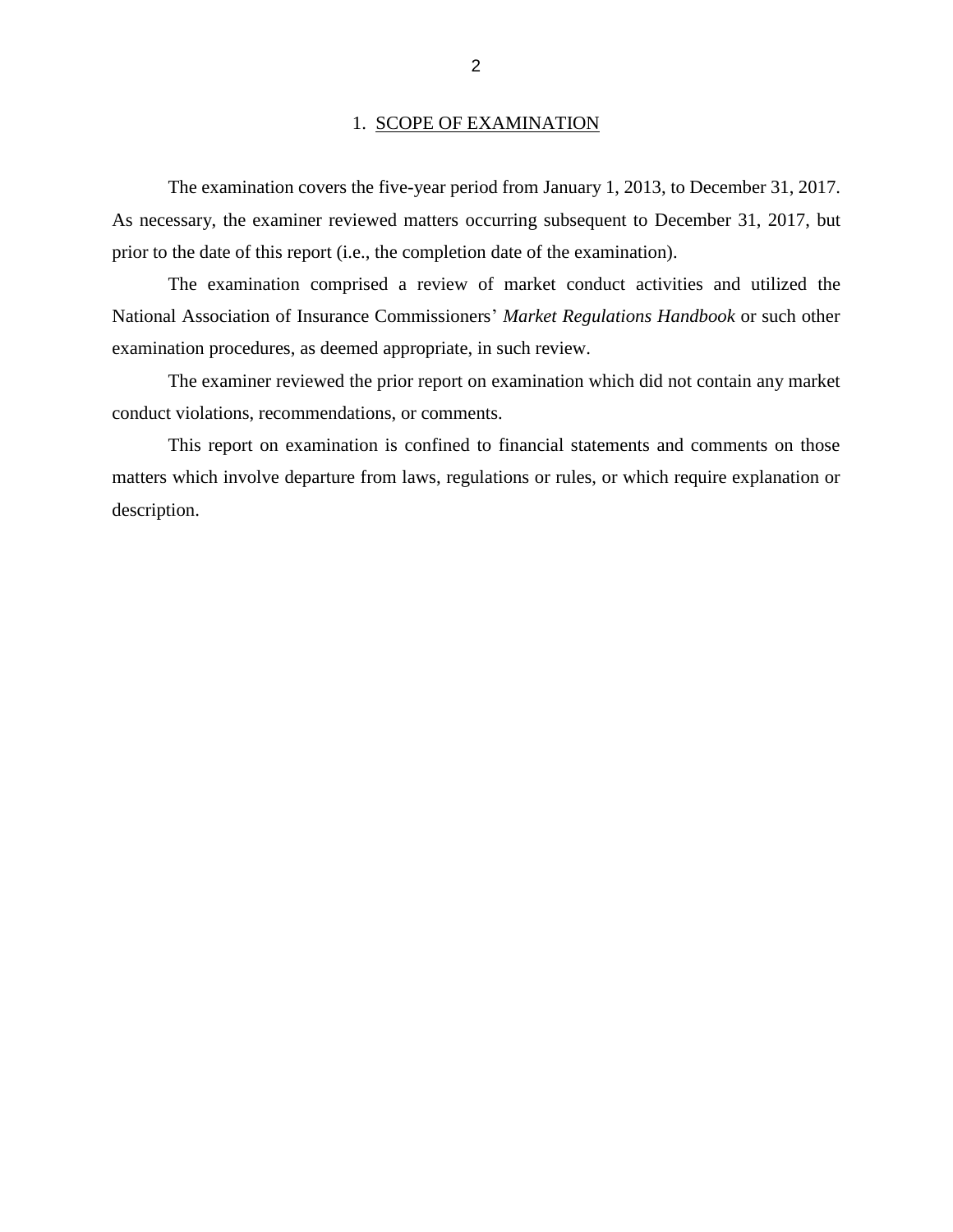#### 2. DESCRIPTION OF COMPANY

#### A. History

The Company was incorporated as a stock life insurance company under the laws of the State of New York on September 12, 1962, was licensed on January 28, 1963, and commenced business on February 23, 1963, under the name Modern Life Insurance Company. Initial resources of \$1,000,000, consisting of common capital stock of \$500,000 and paid in and contributed surplus of \$500,000 were provided through the sale of 100,000 shares of common stock (with a par value of \$5 each) for \$10 per share.

In 1967, ITT Hamilton Life Insurance Company, a subsidiary of Penncorp Financial, Inc., acquired the Company. In 1968, the Company's name was changed to ITT Life Insurance Company of New York; in 1972, the Company's name was changed to Penn Life Insurance Company of New York; and in 1975, the Company adopted its present name.

In 1983, Maiden Lane Life Insurance Company, a subsidiary of Continental Corp., acquired the Company and transferred the ownership to Commercial Life Insurance Company, also a subsidiary of Continental Corp. In 1985, ownership was transferred directly to Continental Corp.

In 1989, L&G acquired the Company and transferred the ownership to its subsidiary, LGA.

In 1991, the Company merged with its affiliate, Banner Life Insurance Company of New York, with the Company being the surviving entity. LGA then transferred 100% ownership of the Company to its affiliate, Banner Life.

#### B. Territory and Plan of Operations

The Company is authorized to write life insurance, annuities and accident and health insurance as defined in paragraphs 1, 2 and 3 of Section 1113(a) of the New York Insurance Law. The Company ceased writing accident and health insurance in 1975 and ceased writing annuities in 2005.

The Company is licensed to transact business in twenty states and the District of Columbia. In 2017, 82.5% percent of life premiums, 71.3% of annuity considerations, 60.2% of accident and health and 64.3% of deposit type funds were received from New York. Policies are written on non-participating basis.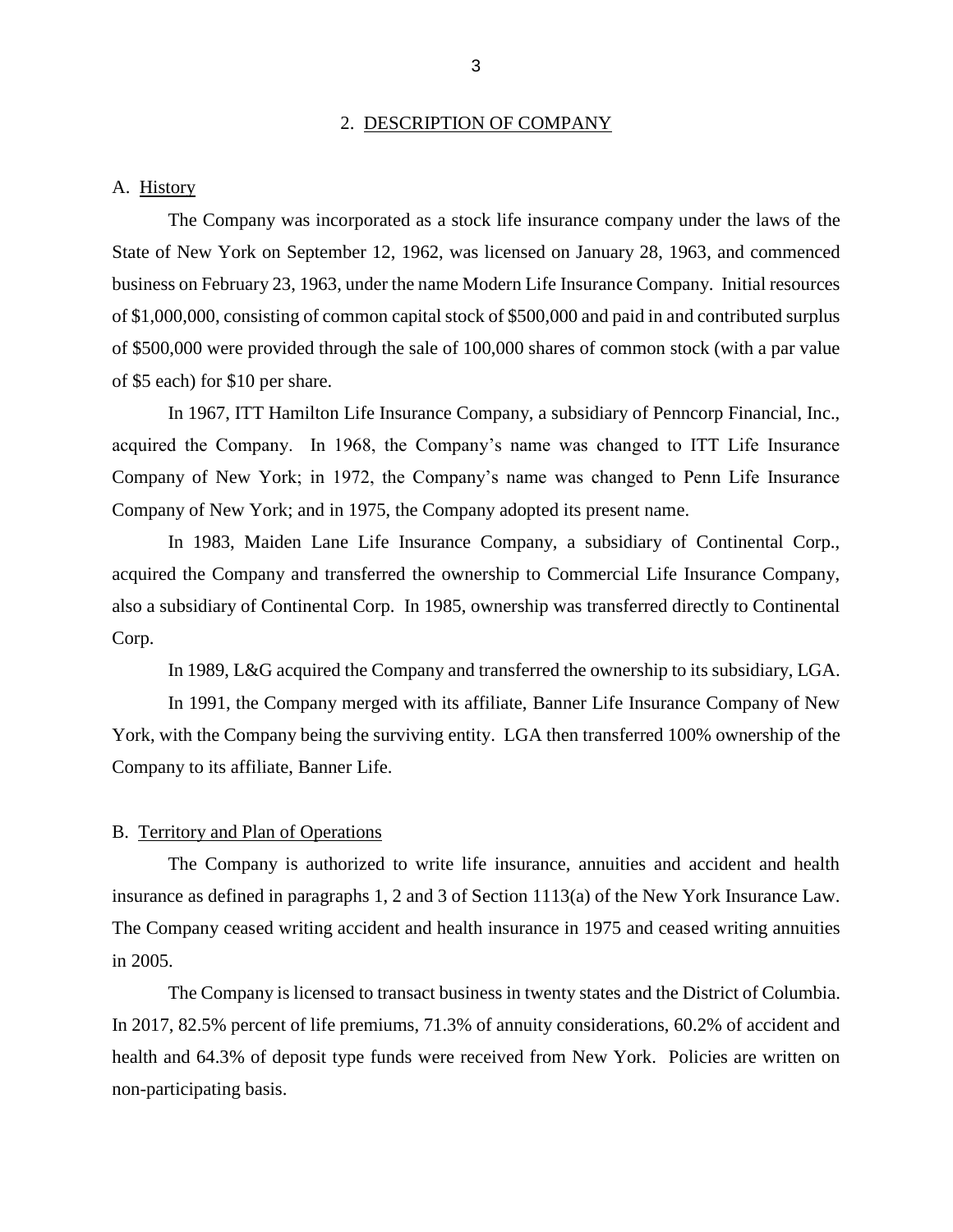The following tables show the percentage of direct premiums received, by state, and by major lines of business for the year 2017.

| Life Insurance Premiums                                 |             | <b>Annuity Considerations</b> |        |
|---------------------------------------------------------|-------------|-------------------------------|--------|
| New York                                                | 82.5%       | New York                      | 71.3%  |
| Florida                                                 | 3.7         | New Jersey                    | 15.7   |
| New Jersey                                              | 3.6         | Florida                       | 7.3    |
| Subtotal                                                | 89.8%       | Subtotal                      | 94.3%  |
| All others                                              | 10.2        | All others                    | 5.7    |
| Total                                                   | 100.0%      |                               | 100.0% |
| <b>Accident and Health</b><br><b>Insurance Premiums</b> |             | Deposit Type Funds            |        |
| New York                                                | 60.2%       | New York                      | 64.3%  |
| Florida                                                 | 14.0        | New Jersey                    | 12.5   |
| New Jersey                                              | 7.7         | Massachusetts                 | 7.8    |
| Pennsylvania                                            | 5.0         | Florida                       | 7.1    |
| Subtotal                                                | 86.9%       | Subtotal                      | 91.7%  |
| All others                                              | <u>13.1</u> | All others                    | 8.3    |
| Total                                                   | 100.0%      |                               | .00.0% |

The Company's primary products sold during the examination period were individual and universal life insurance with the focus on its fully underwritten term life insurance product. The Company de-emphasized the sale of its universal life insurance and annuity products in 1995 and ceased writing annuities in 2005. In addition, the Company has a closed block of par life products that was acquired from Monarch Life Insurance Company in the early 1990's.

The Company's agency operations are conducted on a brokerage general agency basis. The Company's general agents recruit agents/brokers for the Company to appoint. The agents/brokers sell the Company's products to the general public. All general agents and agents/brokers are independent.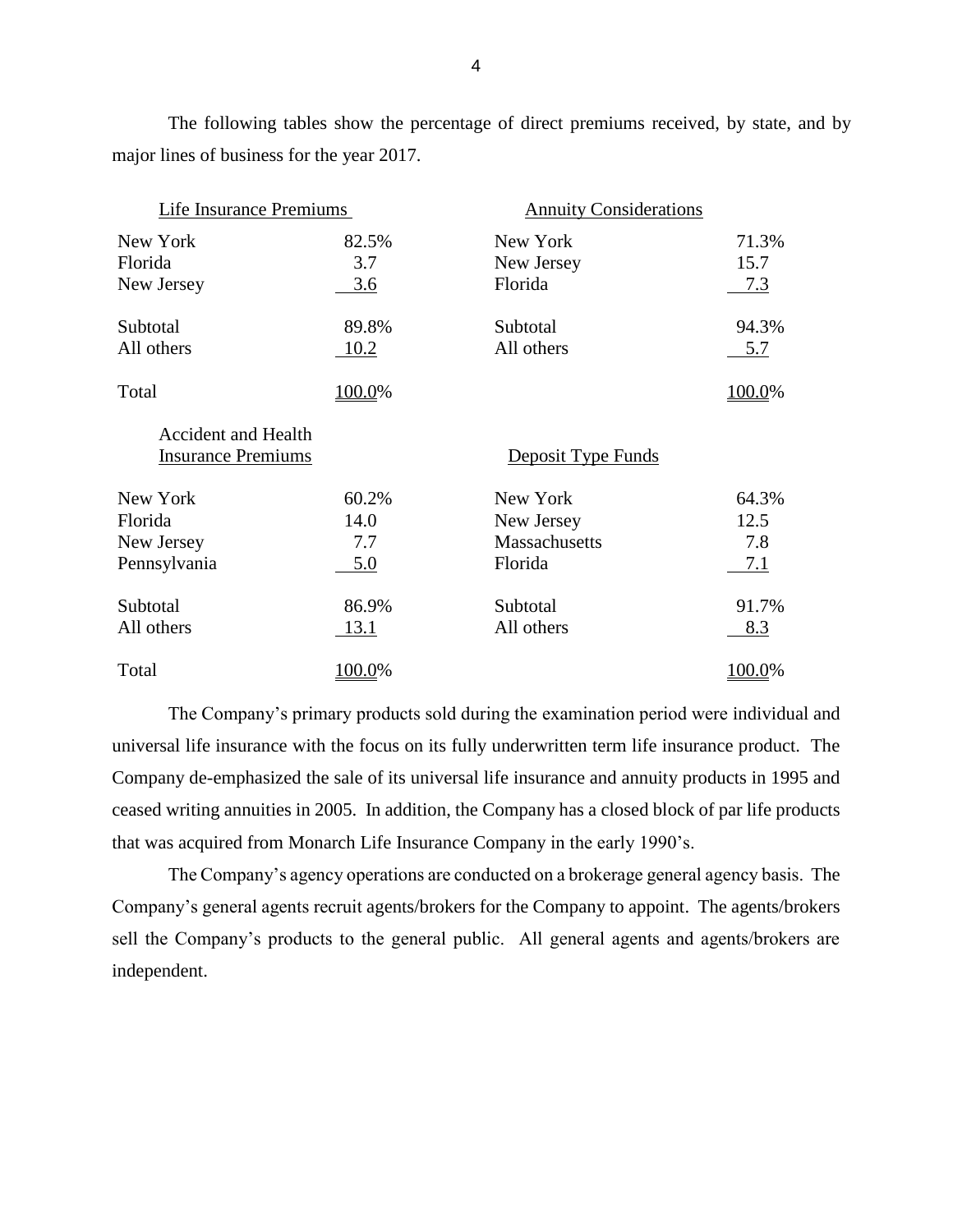#### 3. MARKET CONDUCT ACTIVITIES

The examiner reviewed various elements of the Company's market conduct activities affecting policyholders, claimants, and beneficiaries to determine compliance with applicable statutes and regulations and the operating rules of the Company.

#### A. Advertising and Sales Activities

The examiner reviewed a sample of the Company's advertising files and the sales activities of the agency force including trade practices, solicitation and the replacement of insurance policies. Based upon the sample reviewed, no significant findings were noted.

#### B. Underwriting and Policy Forms

The examiner reviewed a sample of new underwriting files, both issued and declined, and the applicable policy forms.

Based upon the sample reviewed, no significant findings were noted.

#### C. Treatment of Policyholders

The examiner reviewed a sample of various types of claims, surrenders, changes and lapses. The examiner also reviewed the various controls involved, checked the accuracy of the computations and traced the accounting data to the books of account.

Based upon the sample reviewed, no significant findings were noted.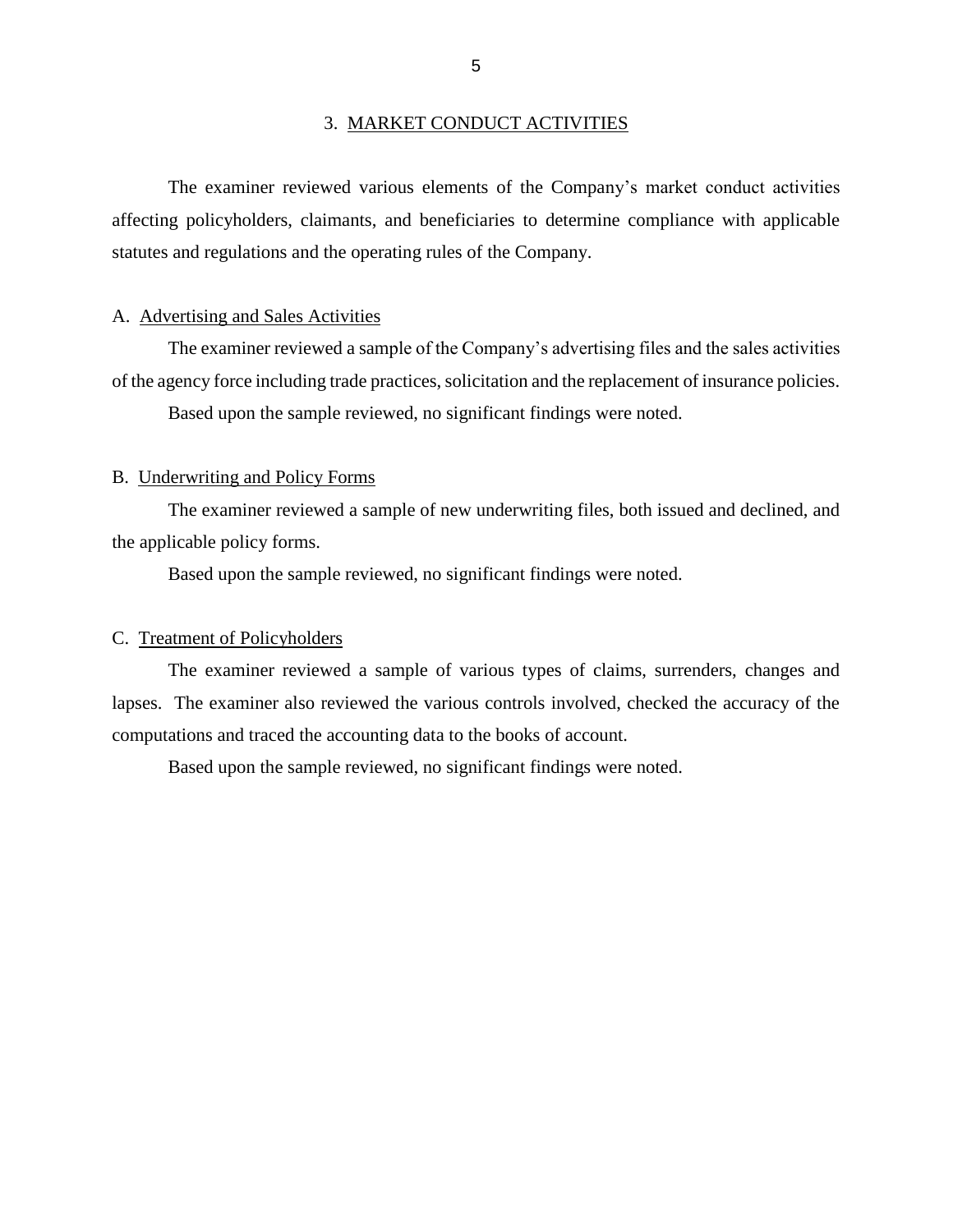Respectfully submitted,

 $\sqrt{s}$ /

Tarn Khera Senior Insurance Examiner

## STATE OF NEW YORK ) )SS: COUNTY OF NEW YORK )

Tarn Khera, being duly sworn, deposes and says that the foregoing report, subscribed by him, is true to the best of his knowledge and belief.

 $\sqrt{s}$ /

Tarn Khera

Subscribed and sworn to before me

this day of